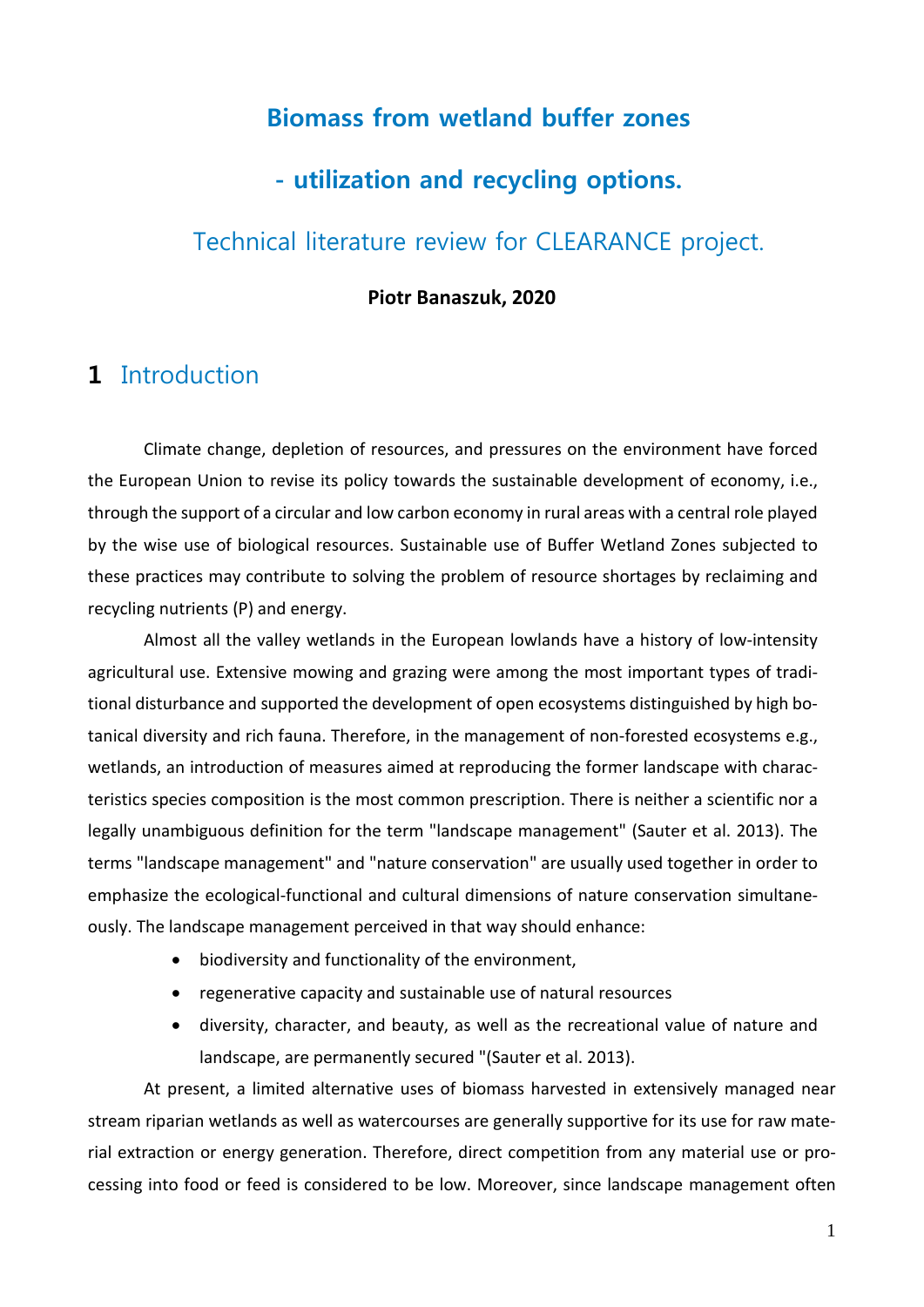supports nature conservation objectives, a high level of social acceptance is to be assumed for the utilization of biomass. The use of residual biomass for the generation of bioenergy and biomaterials is often suggested as an element of strategy to avoid negative consequences associated with energy biomass production (Pfau et al. 2019) and is recommend to policymakers Dornburg et al. (2010). Landscape residues include biomass released during vegetation management in various types of landscapes, for example, pastures and semi-natural vegetation in floodplains.

The potential of biomass utilisation is basically characterised by following parameters:

- biomass yield, of which all other potentials are dependent,
- biomass quality, deciding on the possible technical exploitation options
- competitive use, depending on the possible reduction of the base potential
- spatial distribution of the biomass transport cost factor (Sauter et al. 2013)

Biomass harvested during landscaping and vegetation management could be categorised into two broad groups: woody biomass from forests and shrubs, and grassy biomass from reeds, herbaceous vegetation and natural grassland. The harvested biomass can be used for many purposes, e.g., for thatching (Wichmann and Köbbing, 2015), the production of construction and insulation material (Pude et al., 2005), or energy generation (Köbbing et al. 2013/2014). The conversion technologies of biomass to energy include the production of pellets and briquettes, direct combustion, biocharring and anaerobic digestion (Mills, 2016). Among them, the utilization of wetland plants for biogas generation seems to be a very promising and most sustainable option, delivering energy but and also a digestate, which that can be applied as a valuable organic soil fertilizer rich in C, N, and P. In some cases substantial amount of biomass is left or ploughed on site Pfau et. al (2019).

# **2** Properties of biomass from landscape management

Biomass from landscape conservation and maintenance works is defined as biomass arising from comprises variety of materials, both woody and herbaceous, that are harvested during maintenance work in nature reserves, landscape protection areas, buffer strips along watercourses, in urban green spaces, public parks, roadsides, hedgerows, etc. The variety of the feedstock is reflected in the range of names: green waste, greenery, landscape management residues. Plant biomass consists mainly of a skeleton of cellulose and hemicellulose, interspersed with lignin (also called lignocellulose). These three substances together usually contain more than 90% of the biomass dry matter (Mills, 2016).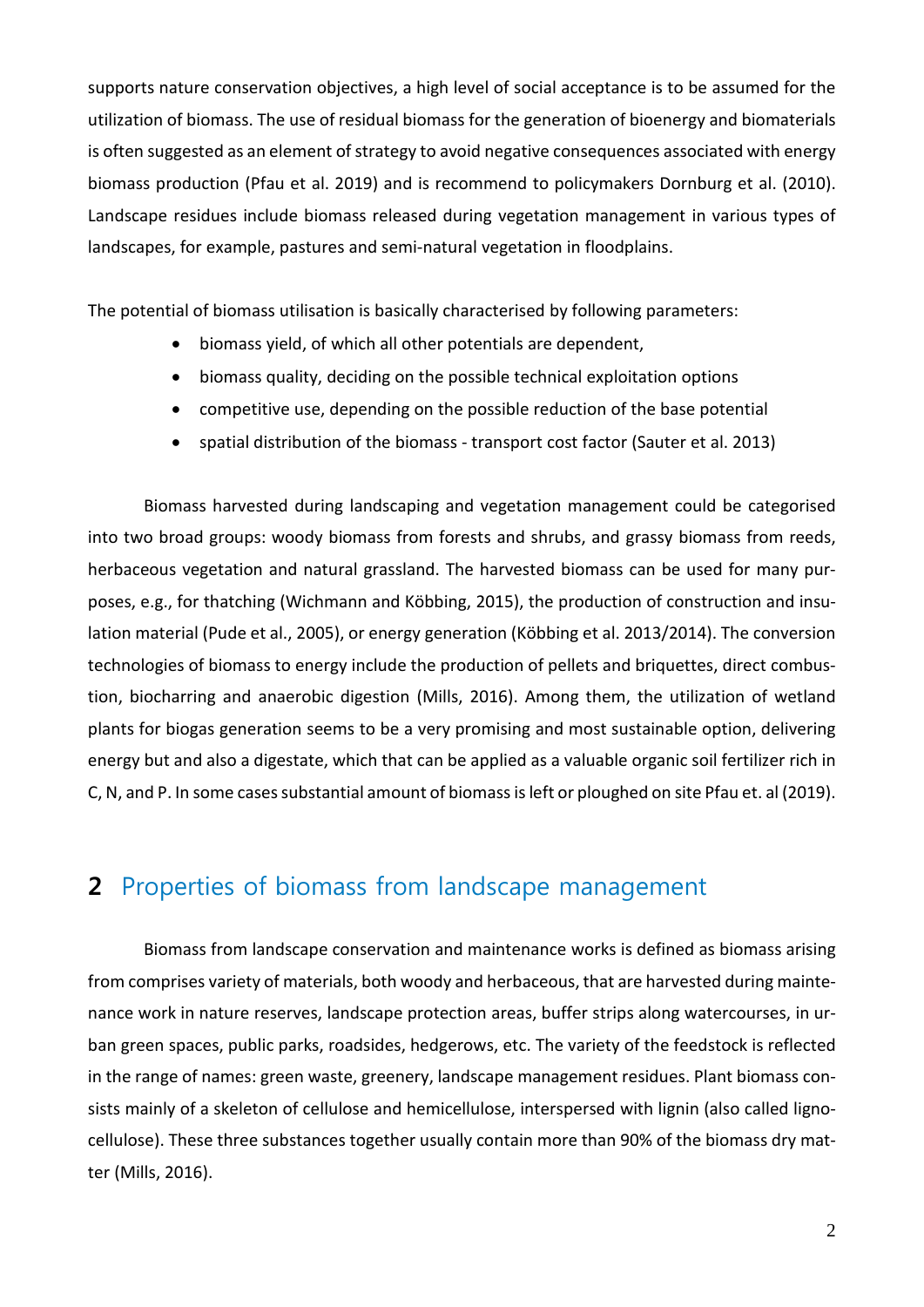

Figure 1 Scheme of biomass utilisation (after Pfau et. al. 2019, changed)

In addition to these biopolymers, biomass contains extractives and ashes. Extractives consist, for example of proteins, fats, fatty acids, resins, and aromatic compounds such as phenols. Ash refers to the inorganic solid that remains behind when the biomass is burned. It consists of nutrients taken up by the plant (silica, calcium, potassium, sodium, phosphorus), pollutants (e.g., heavy metals), or impurities (like soil particles, dust, etc.).

Depending on the area of origin, feedstock has different characteristics, as it is a mixture of herbs, grasses, and woody material. Usually, landscape management material is low in nutrients (low feed value), mostly without application in agriculture. The biomass is also, compared to energy crops, less polluted with pesticides, heavy metals, and pharmaceutical residues.

The timing of biomass harvest determines its quality and possible energy conversion process. However, this factor is, to a great extent, affected by nature conservation objectives and to some extent, weather conditions as well as the accessibility of the land to machinery. Thus, very often,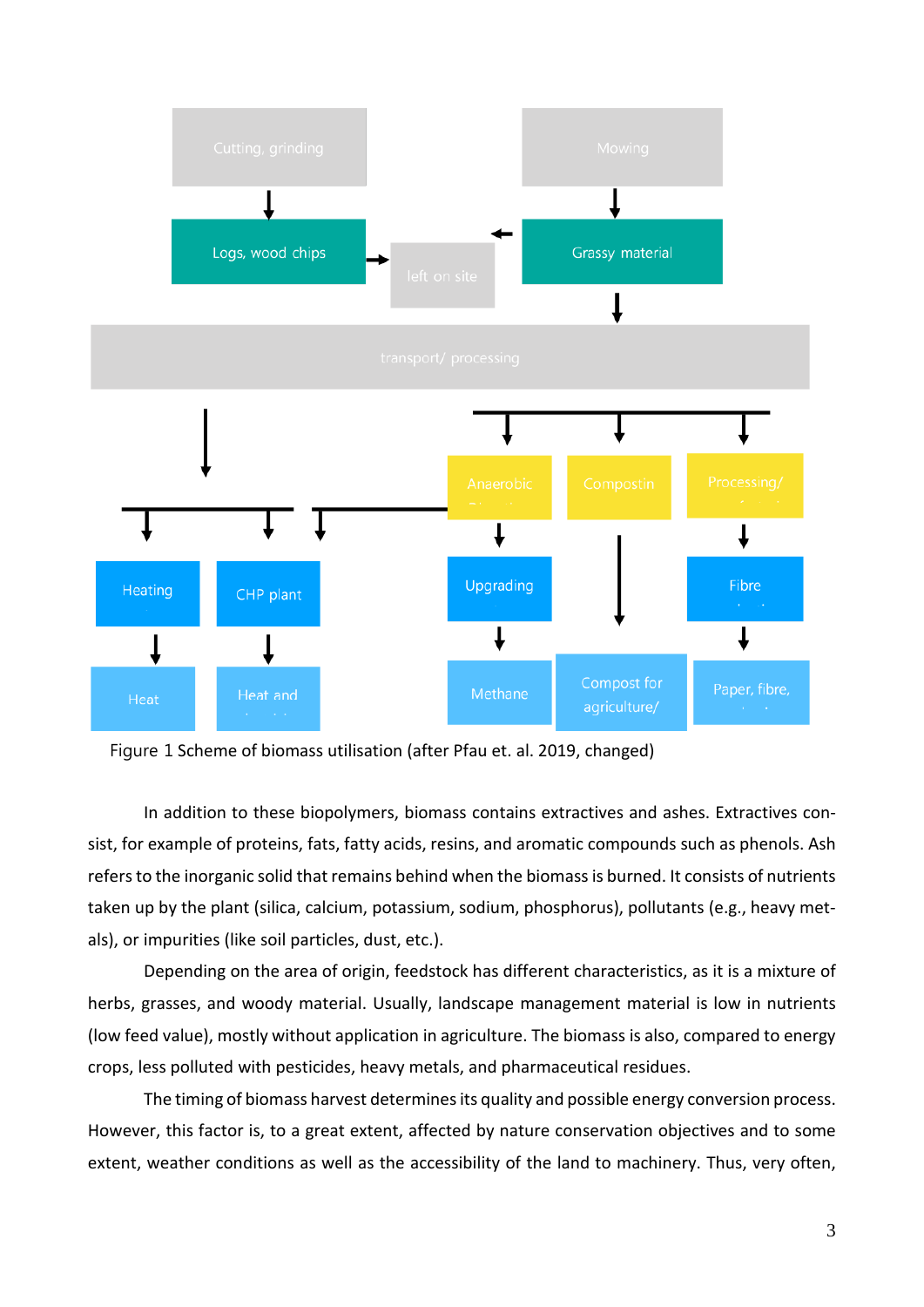material from landscape management poses special adverse features, which are challenging compared to the commonly used substrates, like energy crops (Sauter et al. 2013).

The origin of the biomass, as well as the timing and frequency of cutting, have a strong influence on its chemical composition, primarily, the proportion of lignocellulosic components. This component is desirable in the case of biomass combustion, but it can be problematic if the biomass is intended for biogas production. Late-cut grass or material from the third or fourth cut has a significantly higher proportion of lignocellulosic components than first or second grass cuttings performed in early summer, and cannot be converted easily during anaerobic digestion. The early mown grass is rich in crude protein, crude fat, and sugar, and is therefore favorable for biogas production and composting. However, if the first cut is made later, at the end of June or the beginning of July, the grass is heavily ligninous. The second crop harvested at the end of August / September is at an earlier stage of development than the first late mown growth. As a result, it has better fermentation properties and can be better used for biogas generation.

Late harvested plants for biogas generation have the C:N ratio mostly below 20:1 or above 30:1, which lays in the suboptimal range. Similarly, the C:N:P ratio departs from the optimum, which should be in the range from 100:5:1 to 200:5:1 (Effenberger and Lebuhn, 2008). Values close to the optimum are food found only for reed canary grass (Roj-Rojewski et al. 2019).

Consequently, the wetland species exhibited rather low methane potential and a modest net energy gain after digestion, which amounted to 23-30 GJ ha<sup>-1</sup> for the perennial grasses and tallsedge communities with *C. elata* and *C. gracilis*. For the low-productivity sedge-moss communities, the net energy gain could be extremely low and amounted to 3.5 GJ ha<sup>-1</sup>.

Another problem is the abrasive properties of the grass from landscape management; this negative feature is enhanced if grass is ensiled, due to its acidic reaction.

Winter harvest, between January and April, isfavourable feedstock for thatching or combustion since the moisture content of the material is typically around 15%.

## **3** Harvesting

The technologies adaptable for biomass harvesting depend on the spatial characteristics of the harvested area. The expenditures of labor and energy for mowing, balling, and transport of the yield to a collecting point at the valley outskirts depended on the net primary production of the plant communities as well as the accessibility (e.g., local inundation and microtopography) of the site. The floodplains and riverbanks are often difficult to access by the conventional agricultural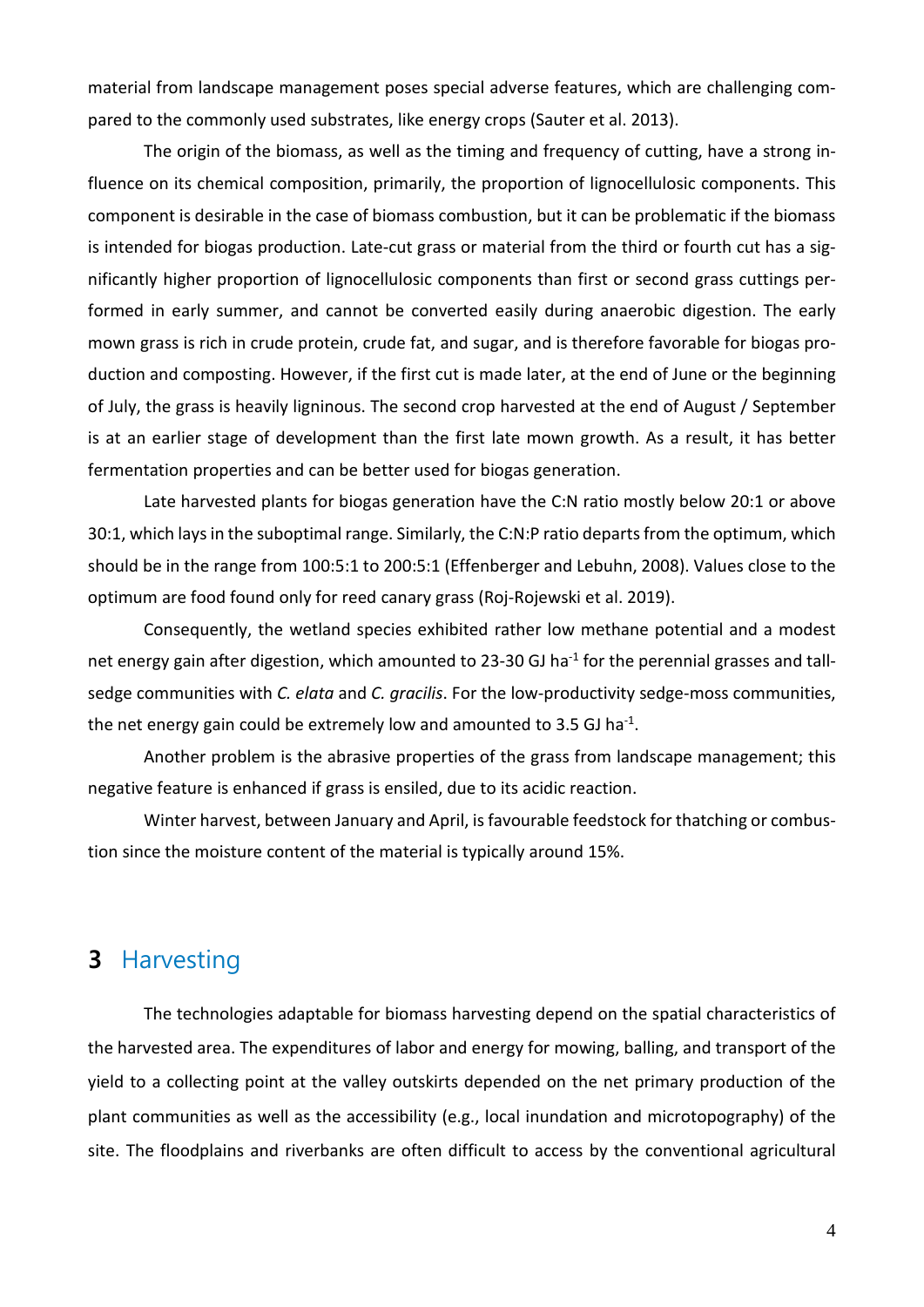machinery, and as a consequence, often alternative technologies have to be developed, e.g., redesigned alpine snow-grooming machines.

In the Narew River valley, the highest energy input per unit area (EI) for biomass harvest, 1.90 GJ ha<sup>-1</sup>, characterized the highly productive area distant from the upland: rushes of common reed *Phragmitetum australis* and hardly accessible tall-sedge communities of *C. elata*, with a noticeable hummock and hollow structure. The energy demand for the harvesting of the *Phalaridetum* and *Glycerietum* communities was estimated to average 1.58 GJ ha<sup>-1</sup>, while the mowing of the sedge moss communities with *C. lasiocarpa* required 1.36 GJ ha-1 .

## **4** Storing / Ensiling

Dry biomass harvested for combustion in heating plants can be successfully stored in the form of bales, similarly to residual biomass from agricultural production. The technology is well known and proven in practice. The material for anaerobic digestion or for the hydrothermal carbonization needs to be ensiled. Ensiling preserves the biomass and ensures continuity of feed for seasons when the biomass cannot be harvested. Ensiling is undertaken to store material in an anaerobic environment. The process must be performed shortly after the harvest when the material is fresh and not left to degrade in contact with the air. If biomass was ensiled effectively, it could be kept for many (up to 3) years. For adequate ensiling of grassland biomass from landscape management, Herrmann et al. (2014) recommend an application of silage additives.

# **5** Conversion technologies

## **5.1** Combustion

Combustion for heat appears to be one of the most straightforward technologies of energy generation. Although the process is simple, there are many different technological combustion approaches. The three options are most often used: combustion of "raw" chopped/shredded material, combustion of bales, or combustion after biomass agglomeration to the form of briquettes or pellets (Sauter et al. 2013). The choice depends on site conditions, available machinery, and market/place of combustion. On the other hand, a method of combustion will determine the harvesting, collection, and processing methods that ensure that the material will have the appropriate properties. For the use of shredded material or pellets, different processing steps of the fuel are necessary, scientifically investigated in the past. Due to higher energy density and good dosing behavior pellets,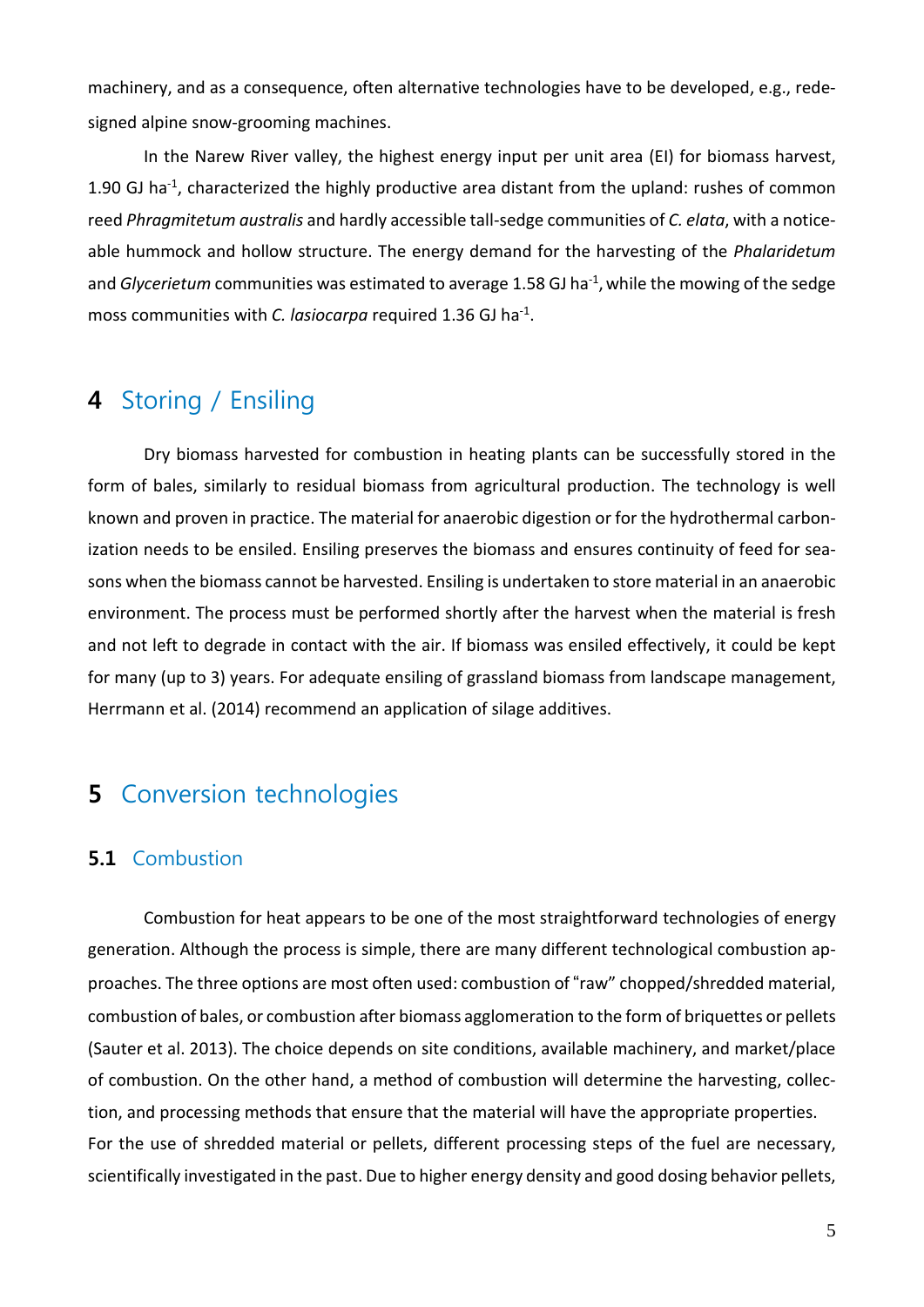despite higher production costs, are in high demand, especially for small installations (Vetter and Hering, 2003).

The technical process of agglomeration pelleting/briquetteing encompasses six sub-steps: drying, crushing, conditioning, pelleting, cooling, and screening.

For the chopping of fiber-rich biogenic material, hammer mills and granulators (cutting mills) have become established. In industrial pellet production, hammer mills are mainly used. Feedstock disintegration is key to the agglomeration process. The increased surface area of the raw material enables the better release of the binding compounds e.g., lignin, starch, or proteins, while too large particles in the pellet increase the risk of their breakage.

Pelleting is an agglomeration process, in which pressure compacts fine-grained and fibrous material into a lumpy product of the desired size and features (Sauter et al. 2013).

The main advantages of pellets, in contrast to loose material, include:

- homogeneous size distribution in the fuel bed,
- high energy and bulk density,
- good dosing and flow properties,
- high storage stability in terms of biodegradation due to the low water content,
- very low dust formation during re-loading, packaging and processing.

A major disadvantage is the production costs. However, these are faced with the high transport costs of loose material or bales and make the product more economical.

The economics of four types of pellet production were compared by specialists from Deutsches Biomasseforschungszentrum.

| <b>Assessment criterion</b>            | Stationary pelleting<br>centralised<br>plant,<br>model | stationary pelleting<br>plant, decentralized | Wage pelleting sta-<br>tionary | Wage pelleting mo-<br>bile |
|----------------------------------------|--------------------------------------------------------|----------------------------------------------|--------------------------------|----------------------------|
| Cost per ton of pel-<br>lets           | ~86€                                                   | no data                                      | ~36€                           | $^{\sim}102 \in$           |
| <b>Investment costs</b>                | high                                                   | low                                          | low                            | low                        |
| labor demand                           | medium                                                 | high                                         | low                            | medium                     |
| Availability / deve-<br>lopment status | high                                                   | low                                          | high                           | medium                     |
| flexibility                            | low                                                    | high                                         | high                           | high                       |

*Table 1 Comparison of 4 variants of pelleting plant (Sauter et al. 2013)*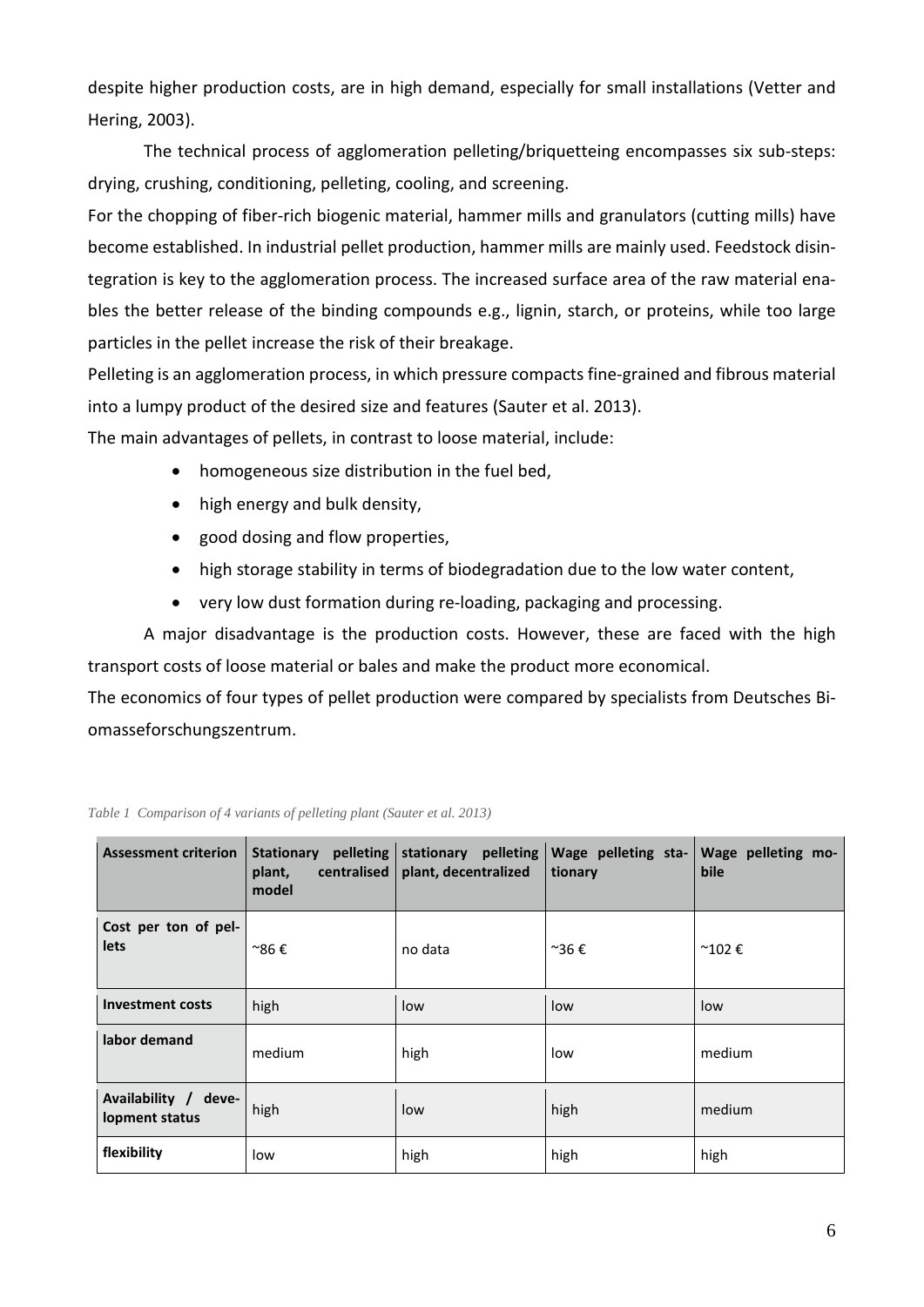#### • **Stationary pelleting plant, centralised model (variant 1)**

• Pellet plant is located at a central point of the area, which is well accessible from the regions of origin of the biomass, and is as close as possible to the consumers. Total production of 5,000 t/year and the employment of one employee was assumed. The hay needs no be dried before pelleting.

#### • **Stationary pelleting plant, decentralized (variant 2)**

• In this variant, several small pelleting plants are set up in the area. The production should cover the own needs of owners. Due to the low pellet quality, the low production capacity (25 kg /h), and the low automation, the facilities are of limited suitability for commercial production. Since most of operation i.e., feeding the raw material, is done manually, the production is labor-intensive.

#### • **Pelleting in stationary installation on request / service (variant 3)**

• Due to the elimination of investment costs and the reduction of personnel costs, this is an exciting alternative. The prices for the production of hay pellets are about 30  $\epsilon$  / t. In case the hay would be dried before further processing, the production costs would increase to about 80  $\epsilon$  / t.

#### • **Pelleting in mobile installation on request / service (variant 4)**

The main units are mounted on a carrier vehicle. The pellets are produced directly at the heating plant or near the source of feedstock.

The calculation of the pelleting costs of variant 2 (own, decentralized pelleting) has been omitted since this is not suitable for the production of high-quality market products. According to (Sauter et al. 2013) of the three other pelletizing variants, variant 3 has by far the lowest production costs. However, it requires a minimum amount of pelleting. It is conceivable, therefore, that at smaller quantities variant four, and at significantly higher quantities than the estimated 5,000 t of pellets, option 1 is superior.

#### **Challenges**

According to the current state of technology, the use of biomass from landscape management for energy production in heating plants is possible. For hay heating plants, experience exists mainly for whole-bale firing with straw bales. In recent years, several systems of this type of firing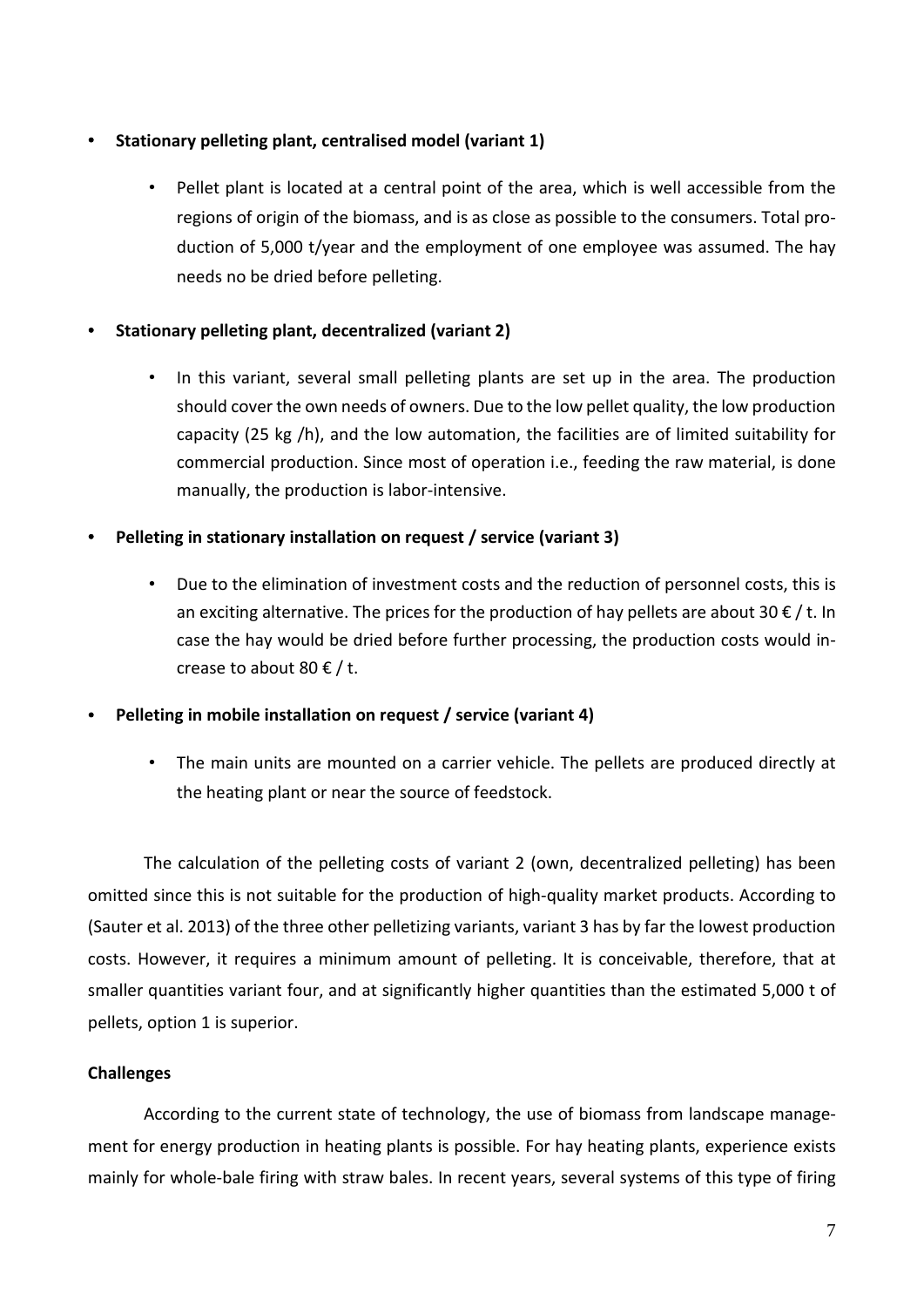(usually between 300 and 1,200 kW thermal power) have been installed (Sauter et al. 2013). The results show that good economic viability and high greenhouse gas reduction potential can be expected for certain plant concepts. However, some elements contained in biomass: potassium, chlorine, sulfur, or nitrogen are considered to be problematic, since, in conventional combustion systems, they can lead to slagging and corrosion of installation. Analyses by (Sauter et al. 2013) demonstrated that landscape feedstock collected in floodplain and wetlands receiving mineral and organic fertilizers had an average ash content amounted to  $\sim$ 5% and the calorific value  $\sim$ 17.3 MJ kg<sup>-1</sup>. Increased ash content up to 8% lowered the calorific value to about 1 MJ / kg. The concentrations of the other elements show substantial variations depending on the origin of feedstock, especially in the case of N (1.2%-1.8%) and K (0.38-2.44%). Content of S in biomass changed between 0.10-0.24%, Cl 0.20-0.86%Burning biomass causes emissions of particulate matter and dioxin / furan that often exceed legal norms especially in small plants (<100 kW) not equipped with appropriate separation technology such as cyclone, electric or fabric filters, flue gas scrubbing etc. In experiment by DBFZ burning hay in a well-regulated oven did not cause excessive emissions of pollutants into the atmosphere, however emission of atmospheric aerosol particles PM, dioxin / furan as well as in some cases the emissions of CO and HCl are of concern.

Combustion tests on hay pellets have shown that slagging and corrosion can be avoided by use of additives, even in the case of small plants, and consequently burn-off behavior can be improved.

## **5.2** Anaerobic Digestion

Anaerobic digestion (AD) can be used for processing green/ensiled material of higher moisture content to produce biogas, which is then either converted through a combined heat and power plant to produce electricity and heat or fed directly into the gas grid. A main by-product of AD is digestate, which is the residual material post digestion, which and can be used as an organic fertilizer. Due to the properties of grassy biomass from landscape management, the machinery/technology of biogas plants that process this feedstock must be much more robust than those using maize or manure. Feeding technology such as screw conveyors or pumps must be designed significantly more powerful, ie, with a higher diameter of feeding pipes and higher material thickness. The same applies to the stirring technique. Slow-running paddle stirrers are recommended instead of fast running submersible mixers (Ahlers, 2008).

Recent research indicates that landscape management material should be fermented using dry technology. Dry fermentation is best suited for processing organic material with a DM higher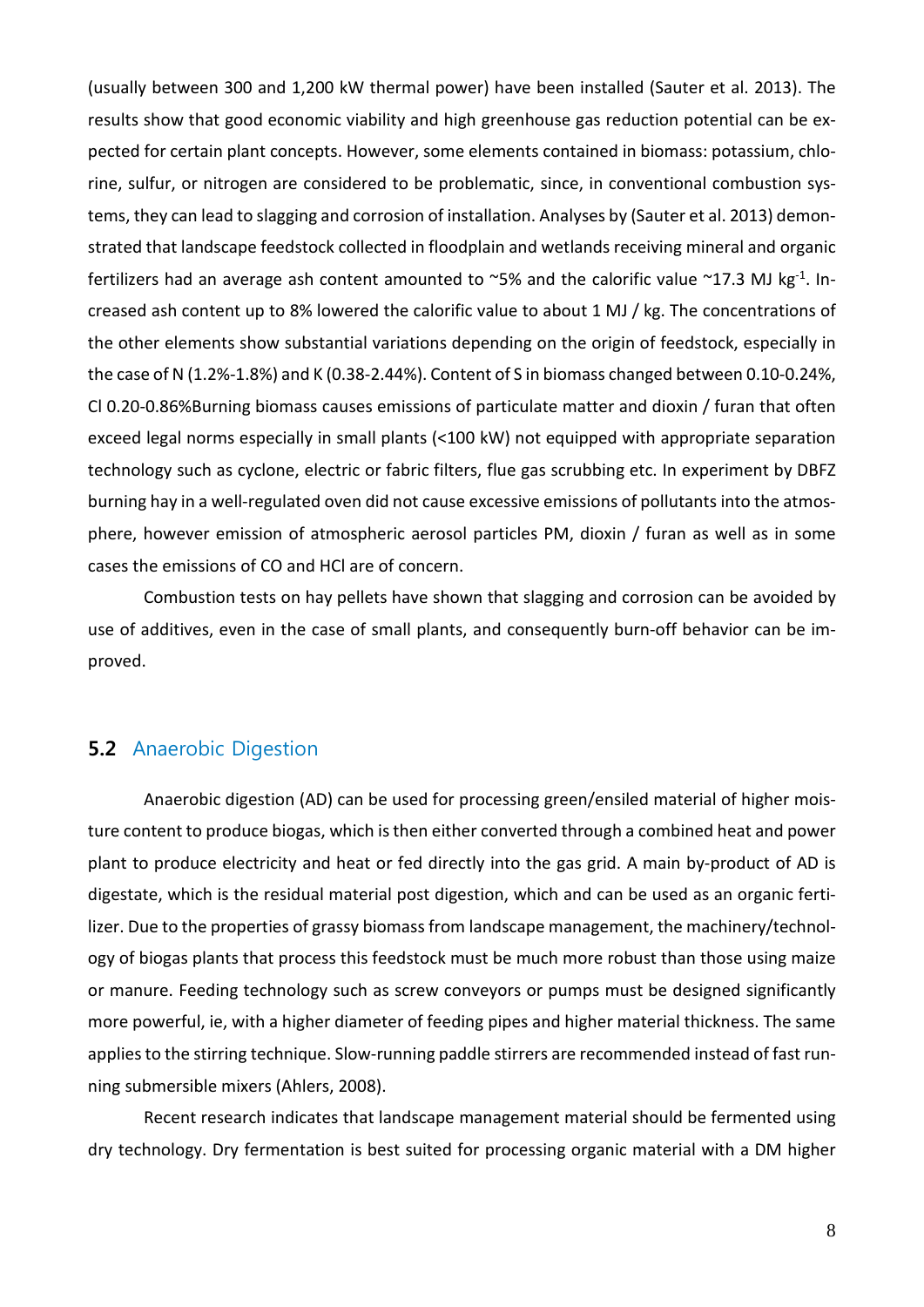than 25%, mainly dry, fibrous, and contaminant-containing biomass, such as biowaste, organic fractions from residual waste, and green waste, which can be problematic in wet fermenting biogas plants. Depending on the process variant, the material is mashed with processliquid before fermentation or sprayed with aqueous liquid during fermentation to facilitate the necessary microbial processes (anaerobic degradation).

In dry fermentation, there are various process variants. The fundamental distinction is made by the division into continuous processes (plug flow fermenter) and discontinuous or batch-wise process (garage fermenter). For continuous processing of substrates in dry fermentation, plug flow fermenters are used. The substrate is conveyed using large hydraulic piston pumps as a "plug" through the horizontal fermenter. Due to the high dry matter content, it is possible to mix the contents of the fermenter only locally and not between the feed and the output. As a result, a minimum residence time of the substrate in the fermenter can be ensured.

In batch mode with regular emptying and refilling, a stackable substrate is used, which is not moistened beforehand. However, the staggered operation of several fermenters on a plant, relatively uniform gas production, can be achieved. The decisive factor in dry fermentation is the inoculation of the newly filled fermenter with anaerobic microorganisms in order to start the degradation under the exclusion of oxygen quickly. The inoculation takes place either by remixing the digestate of the previous batch or by moistening with percolates. During fermentation, exiting liquid (percolate) is collected and fed back to the digestate (fermentation substrate) from above. Vogel et al. (2009) found dry fermentation of landscape material to be more effective than a combined dry-wet fermentation. Biogas yield in dry fermentation (percolation system retention time 30 days) amounted540-750 Nl kg-1 oDW.

#### **Challenges**

For AD plants, the main technical challenge is the processing of lignin-rich substrates. Plants with a high lignin content such as late-mowed grass or reeds are only of limited use for traditional plants and lead to problems in feeding to the fermenter and in gas production. To counteract these disadvantages, sufficiently robust plant components must be installed. The parts should have a low susceptibility to corrosion and be able to guide the substrate into the fermenter without clogging. Besides, it is advisable to process the problematic substrate in a preliminary stage (hydrolysis or mechanical comminution) so that a high gas yield can be achieved in the further course of the process. Under these conditions, the grass is already used in several wet fermentation plants. An exciting alternative may provide DA plants working in dry fermentation technology. However, this technology is entirely new, and only a few plants of such kind are known.

Biogas generation might be a reasonable utilization pathway for grassy biomass from landscape management if the harvest occurred up to late summer. Herrmann et al. (2014) stated that

9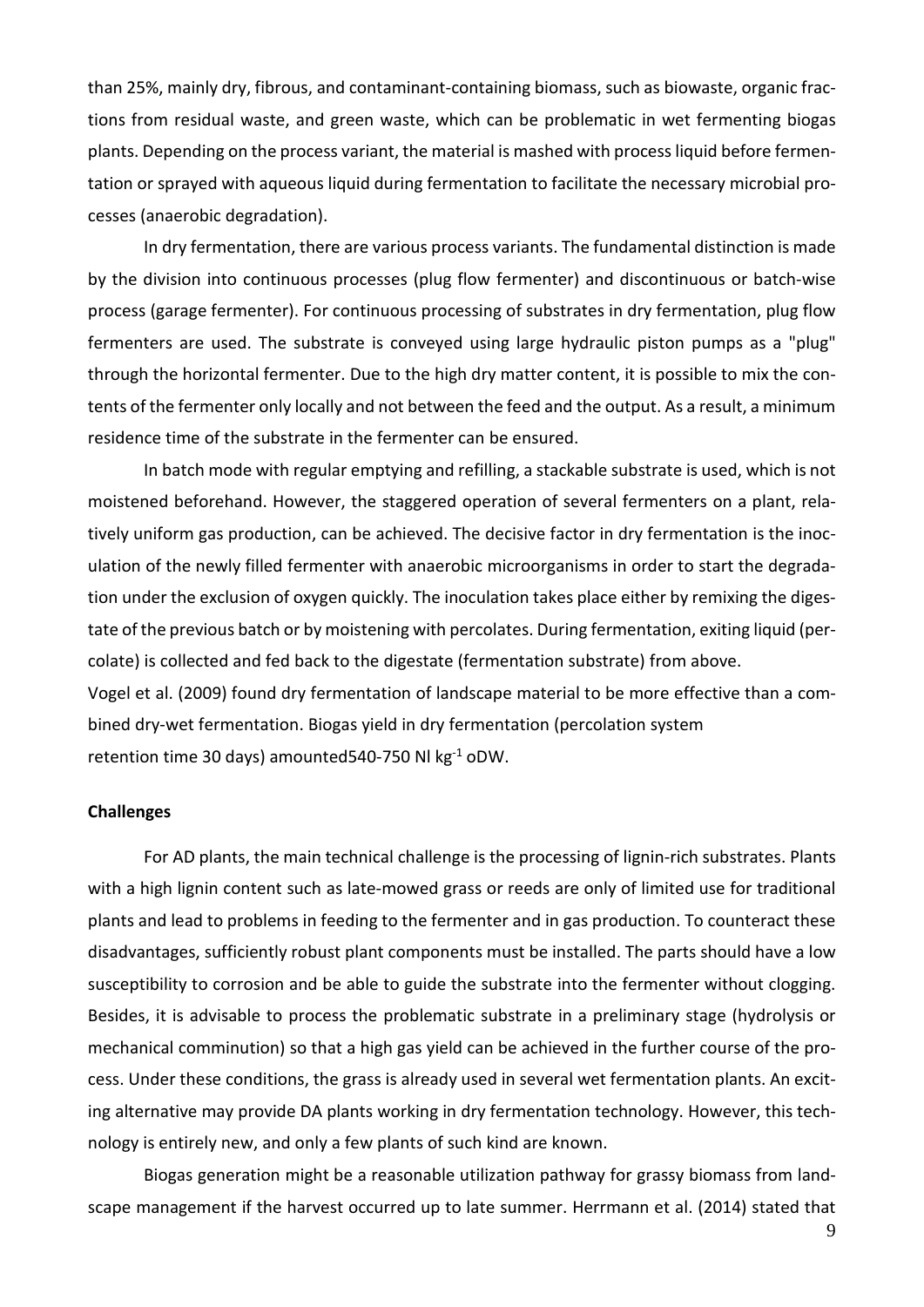methane yields of biomass decreased from up to 309 lN kg−1 organic dry matter in May to below 60 lN kg−1 oDW in February, and was correlated with increasing crude fiber contents. Among vegetation of Alopecuretum pratensis, Molinietum caeruleae, and Caricetum gracilis, the biomass of Caricetum was the least suitable feedstock. It showed 25% lower methane yields compared to other types of vegetation.

An essential prerequisite for the economic operation of the plant is the extensive use of heat. For biogas plant concepts, it also plays a vital role in achieving the lowest possible greenhouse gas emissions. Heat may be utilized in human settlements and production plants, e.g., in the field of agri-food processing, horticultural and agricultural businesses, etc.

The distribution and size of the potentially available biomass supply, as well as its quality, have a significant influence on the design of usage concepts. The availability of the examined grass and reed assortments, measured on average transport distance, is of great economic importance.

The quality of the substrates used has significant implications for the feasibility and success of the usage concepts. Optimally, substrates of the same class should be fed continuously into biogas plants, so that the individual components can then be tuned. Due to the high degree of heterogeneity and the low quality of the biomass of extensively managed grassland or biotope care, particular demands must be placed on the recovery technologies. Generally, with lower substrate quality, the technical failure risk of the system increases, and the gas yield decreases.

## **5.3** Composting

Composting is an aerobic process in which microorganisms are involved to convert diverse organic material to a relatively stable and pathogen-free end-product (Wagner and Illmer, 2004) Experiment by Toumpeli et al. (2013) on the composting of *Phragmites australis* Cav. alone or with animal manure demonstrated excellent properties of obtained products. Compost pH was neutral, and the C:N ratio was in the range from 43.3 for the mature reed to 22.6 for young reed. They also found a positive influence of compost on the properties of soil and the improvement of plant growth.

### **5.4** Hydrothermal Carbonisation

The Hydrothermal Carbonisation (HTC) is a new technology that enables the generation of biochar (called hydrochar) from biomass. The process was proved to have good energy efficiency and is well suited for the utilization of different organic residues and waste materials.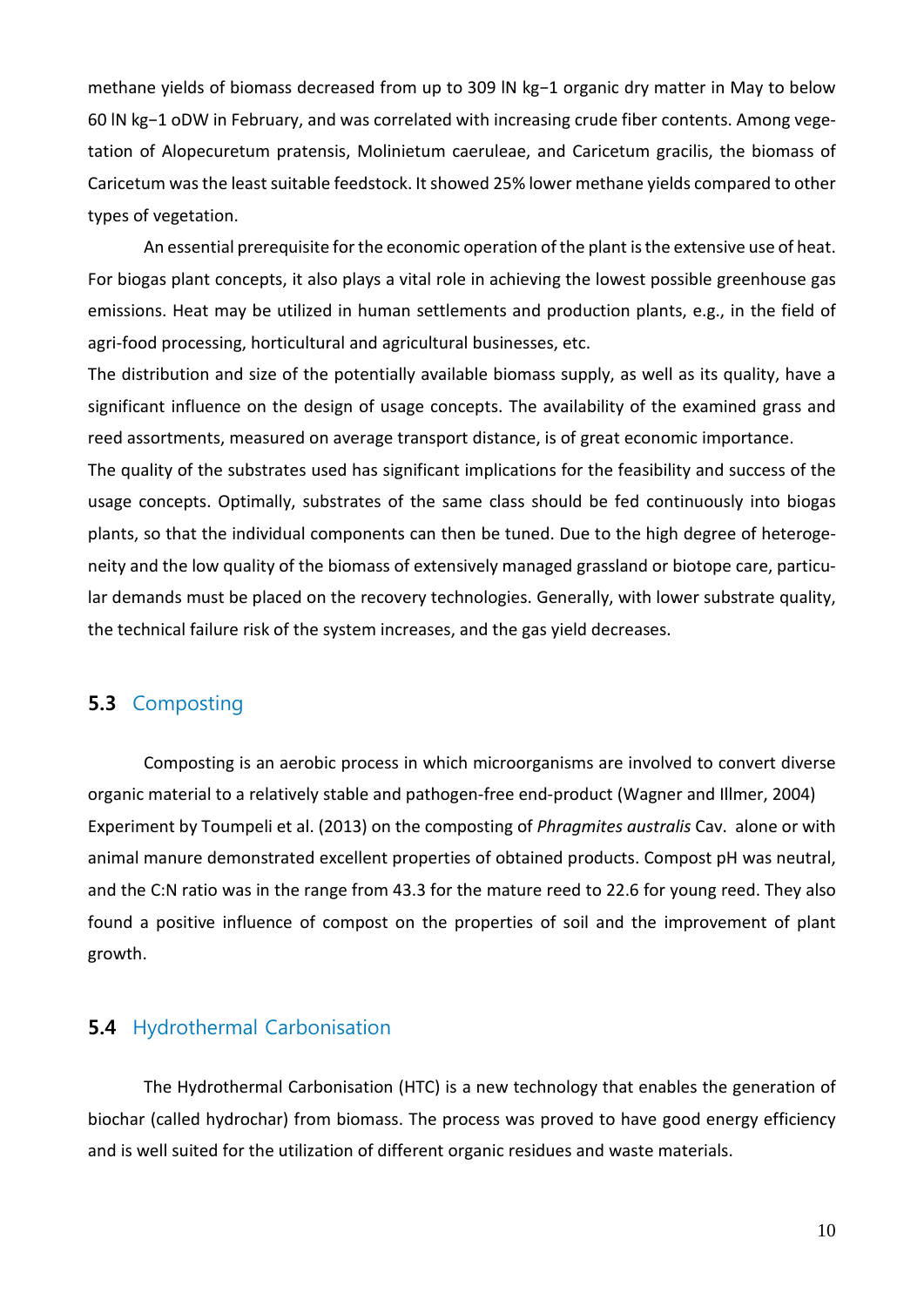The suitability of HTC has been verified for sewage sludge and organic municipal solid waste and implemented within a continuously operating, industrial-sized plants (Buttmann, 2011). Recently, the appropriateness of HTC for processing biomass from landscape management has been suggested by Greve (2016). At temperatures of about 200℃, water splits off from the biomass. Other byproducts are small amounts of gases (mainly  $CO<sub>2</sub>$ ) and warmth. It has been reported that twothirds of the original gross calorific value of biomass remains, and up to one-third of the energy was released in the form of heat in the exothermic reaction. Therefore, an HTC reactor would manage after one heating without further external energy supply.

Besides, the range of applications of HTC-char is very large. In addition to energetic utilization, there are versatile ideas for material use (also due to the emerging nanostructures of coal). Of particular interest is the application in the soil to increase their quality while storing carbon. The recent studies demonstrated that HTC could be successfully applied for processing of lignocellulosic biomass to a peat-like hydrochar, which could be a substrate for alternative organic growing medium.

## **6** Life Cycle Analysis of biomass use; Greenhouse gases balance

Landscape management practices are adapted for optimal use of residual biomass as an ecosystem service. A feedstock is suggested to be useful for multiple purposes, including energy and material applications. Usually, it is indicated as a solution that is clearly beneficial for the environment. Sometimes, however, it is not obvious, the acquisition and use of biomass can be associated with many-sided impact on various components of the environment. Until now, no formal objective evaluation methods are applied or available. Therefore, the lack of ranking criteria results in a trial and error approach and associated high uncertainty (Bout et al. 2019).

Natural wetlands are considered as a sink for GHG. The average annual sequestration of carbon was estimated at 29 g C m<sup>-2</sup> yr<sup>-1</sup> for North American peat peatlands (Gorham (1991), while boreal wetlands can bind 15–26 g C m<sup>-2</sup> yr<sup>-1</sup> (Turunen et al. 2002). Mowing and removal of landscape biomass for applications outside of the riparian area may result in carbon and nutrient losses. Biomass decomposes slowly under natural conditions, but most of the management practices result in a rapid release of  $CO<sub>2</sub>$ .

In the Netherland, Pfau et al. (2019) found that among various utilization processes composting of biomass had the highest GHG emission. Composting for agriculture resulted in the GHG burden amounting to 62 kg CO<sub>2</sub> eq t<sub>FW</sub><sup>-1</sup>. In contrast, all analysed energy applications of biomass provided GHG benefits. They ranged from 132 to 112 kg CO<sub>2</sub> eq t<sub>FW</sub><sup>-1</sup> for woody biomass (combusted for heat and CHP), and from 56 to 0.5 kg  $CO<sub>2</sub>$  eq t<sub>FW</sub><sup>-1</sup> for grassy biomass used for generation of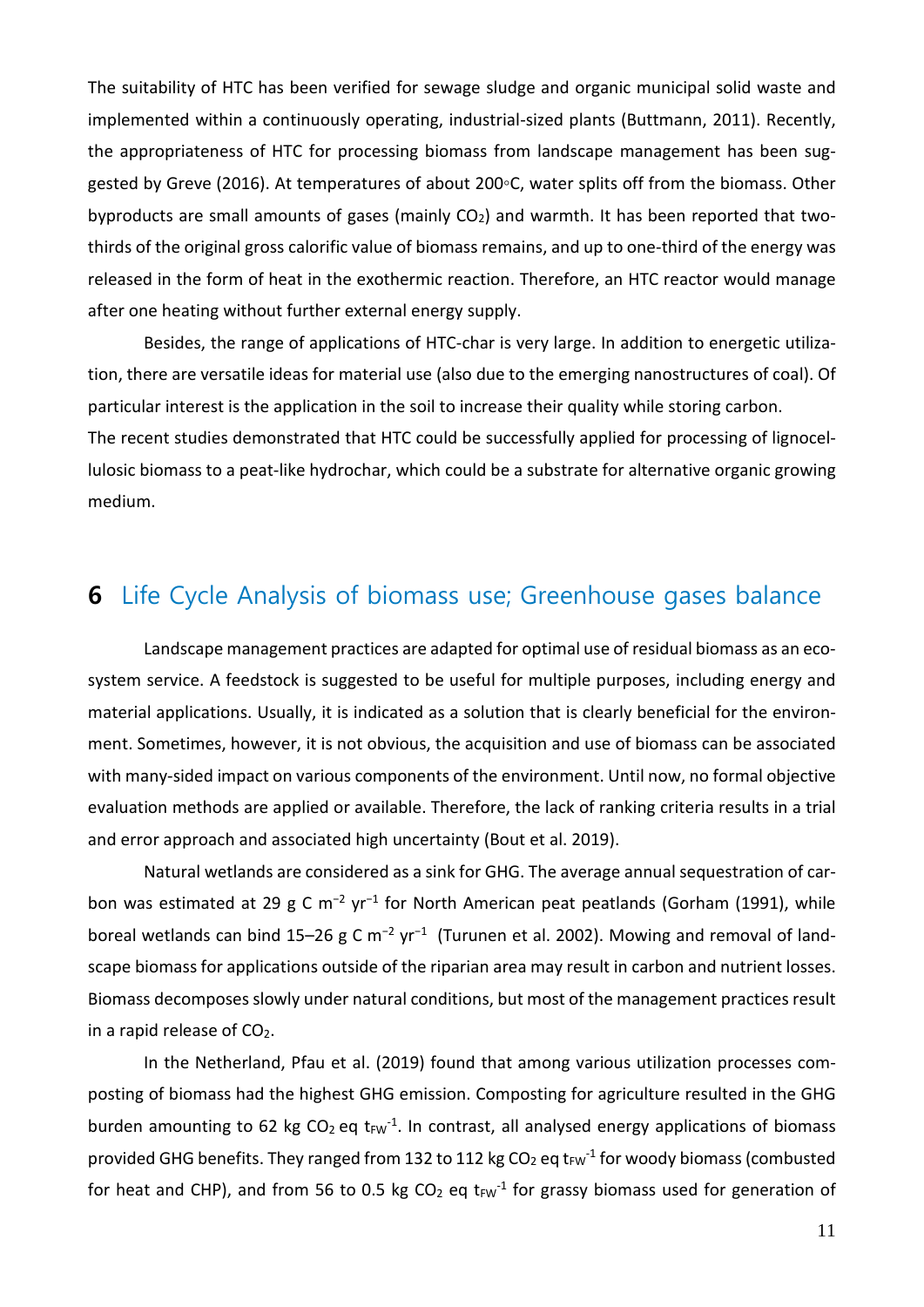biogas and "green gas". Production of compost for replacing peat as a growing media brought a great GHG benefit amounting -229 kg CO<sub>2</sub> eq t<sub>FW</sub><sup>-1</sup>. Such a high value results from avoiding emissions from dehydrated peat bogs prepared for peat extraction and oxidizing of the growing substrate. However, results may be strongly changed depending on the transport and logistic approach.

Using a grass harvested on riverbanks for anaerobic digestion in Italy (Boscaro et al., 2018) was shown to have a beneficial GHG balance saving equivalent emissions of about 86-67  $CO<sub>2</sub>$  eq t $_{\rm{FW}}$ <sup>1</sup> (233-181 kg CO<sub>2</sub> eq t<sub>DW</sub><sup>-1</sup>), and fossil energy of about 2.6-2.4 GJ t $_{\rm{FW}}$ <sup>-1</sup> (7.0-6.4 GJ t $_{\rm{DW}}$ <sup>-1</sup>) Hansson and Fredriksson (2004) analyzed three options of agricultural use of Phragmites biomass: chopping and spread it directly on farmland, composting the raw material before spreading, and use the biomass as feedstock for biogas production and spread the digestate on cropland. They concluded that harvesting of reed for biogas production produces both large amounts of energy in the gas and nutrients. The energy balance of the biogas was favorable; however, the economics of the system was sensitive to changes of tariffs for energy supplied to the grid.

The options of direct use of Phragmites as green manure was cheap but produced no useful energy. The production of compost has the least favourable characteristics among the three strategies studied. The energy balances for the three systems were calculated to +4.05, −0.43, and −0.35, MJ kg<sup>-1</sup> harvested dry matter, respectively. The application of reed compost as a soil amendment probably causes higher total N emission compared to reed digestate and green manure.

Pfau et al. (2019) compared emissions of GHG in different applications of residual biomass harvested during landscape management. They found higher climate benefits when biomass was utilized for bioenergy than for biomaterials.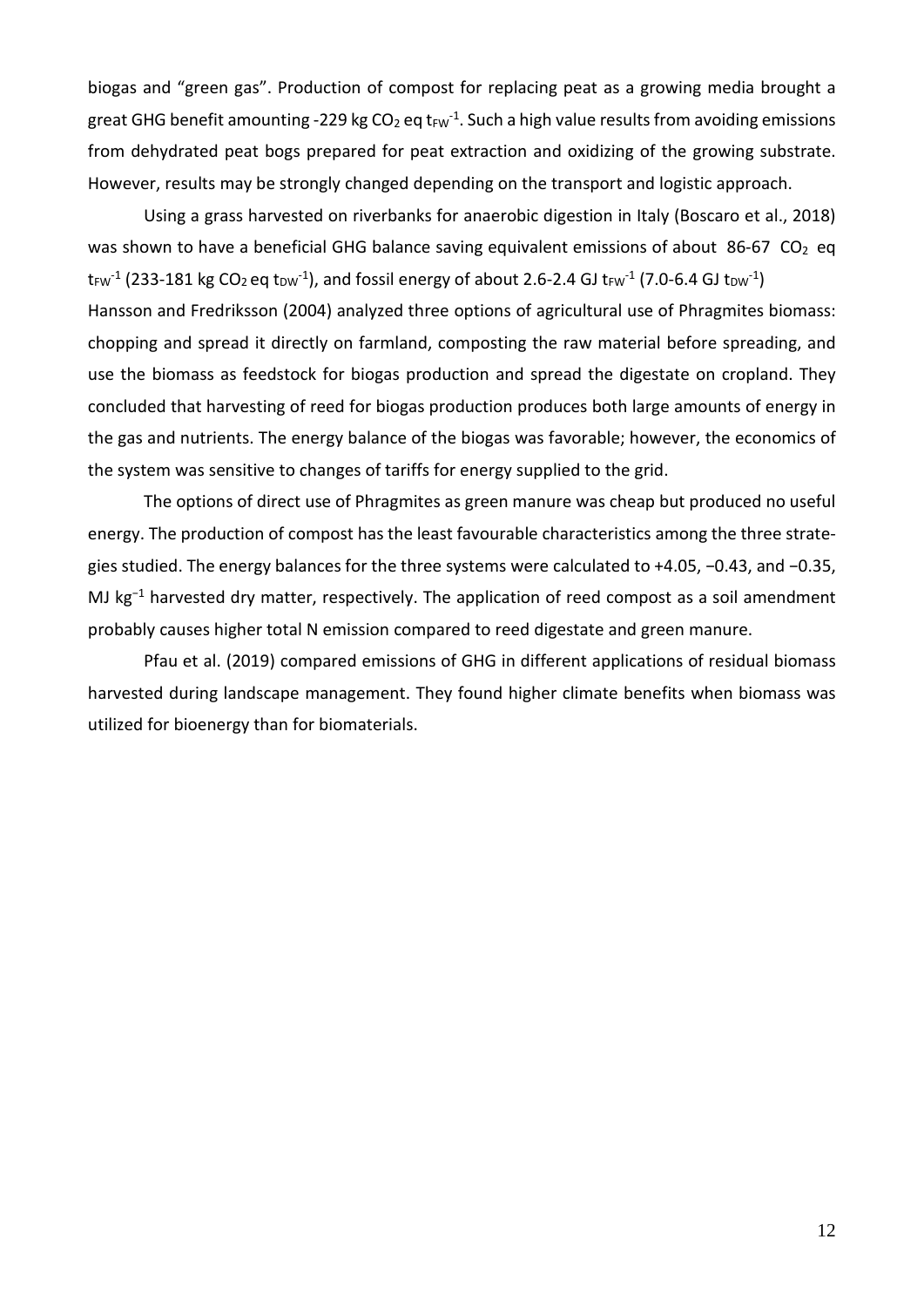# Properties of biomass harvested in WBZ, after Thrän et al. 2009,

# changed and expanded

| Meadows and grassland on mineral soils in transition areas be-<br>tween cropland and stream valley |                                                                                                                                                                                                                                                                                                                                                                                                                                                                                                                                                                                                                                                                                      |  |  |
|----------------------------------------------------------------------------------------------------|--------------------------------------------------------------------------------------------------------------------------------------------------------------------------------------------------------------------------------------------------------------------------------------------------------------------------------------------------------------------------------------------------------------------------------------------------------------------------------------------------------------------------------------------------------------------------------------------------------------------------------------------------------------------------------------|--|--|
| Description                                                                                        | Herbaceous open-land biotopes<br>Permanent grassland, fresh mead-<br>ows,<br>abandoned wet meadows                                                                                                                                                                                                                                                                                                                                                                                                                                                                                                                                                                                   |  |  |
| Management                                                                                         | 1-2 cuts /year (extensive use, first cut for hay), usually 2 (maximum to 5) cuts<br>/year (intensive use), if necessary grazing by domestic animals), removal of<br>encroaching bushes and trees if necessary                                                                                                                                                                                                                                                                                                                                                                                                                                                                        |  |  |
|                                                                                                    | <b>Biomass characteristics</b>                                                                                                                                                                                                                                                                                                                                                                                                                                                                                                                                                                                                                                                       |  |  |
| Feedstock                                                                                          | green cut                                                                                                                                                                                                                                                                                                                                                                                                                                                                                                                                                                                                                                                                            |  |  |
|                                                                                                    | Grasses (), clover, ruderal plants (e.g. nettles), perennials (e.g. cabbage this-<br>tle)                                                                                                                                                                                                                                                                                                                                                                                                                                                                                                                                                                                            |  |  |
| <b>Biomass potential</b>                                                                           | 2-8 t <sub>DW</sub> ha <sup>-1</sup> a <sup>-1</sup><br>7-20,4 t <sub>DW</sub> ha <sup>-1</sup> a <sup>-1</sup><br>4,5-13 t <sub>DW</sub> ha <sup>-1</sup> a <sup>-1</sup>                                                                                                                                                                                                                                                                                                                                                                                                                                                                                                           |  |  |
|                                                                                                    | <b>Current use</b>                                                                                                                                                                                                                                                                                                                                                                                                                                                                                                                                                                                                                                                                   |  |  |
| Provision /<br>exploitation                                                                        | Mowing, clearing, removal of biomass<br>• Use as hay or silage, green forage production<br>• composting                                                                                                                                                                                                                                                                                                                                                                                                                                                                                                                                                                              |  |  |
| Potential concepts of energetic use                                                                |                                                                                                                                                                                                                                                                                                                                                                                                                                                                                                                                                                                                                                                                                      |  |  |
| Exploitation                                                                                       | Biogas generation (in particular dry fermentation in batch process)                                                                                                                                                                                                                                                                                                                                                                                                                                                                                                                                                                                                                  |  |  |
| Conditions / restrictions                                                                          | Seasonal substrate supply, ensiling necessary for year-round use<br>Substrate quality strongly dependent on location and weather<br>$\bullet$<br>Logistics: costly exploitation of small-scale areas (hand-mowing, bar<br>٠<br>mower, finger-bar mower), high transport costs, necessary homogeniza-<br>tion, cut to smaller particles (silage to a length of 1 to 3 cm), possibly di-<br>gestion<br>High DM content is unsuitable for mono-fermentation<br>Stem (long-stemmed, long fibers) can cause mechanical problems for<br>pumps, agitators (in wet fermentation)<br>in late cut - high crude fiber content results in lower gas yield<br><b>Typical substrate properties</b> |  |  |
| Dry matter (DW) content                                                                            | 18-30% (meadow grass), 17-20% (clover, clovergrass)                                                                                                                                                                                                                                                                                                                                                                                                                                                                                                                                                                                                                                  |  |  |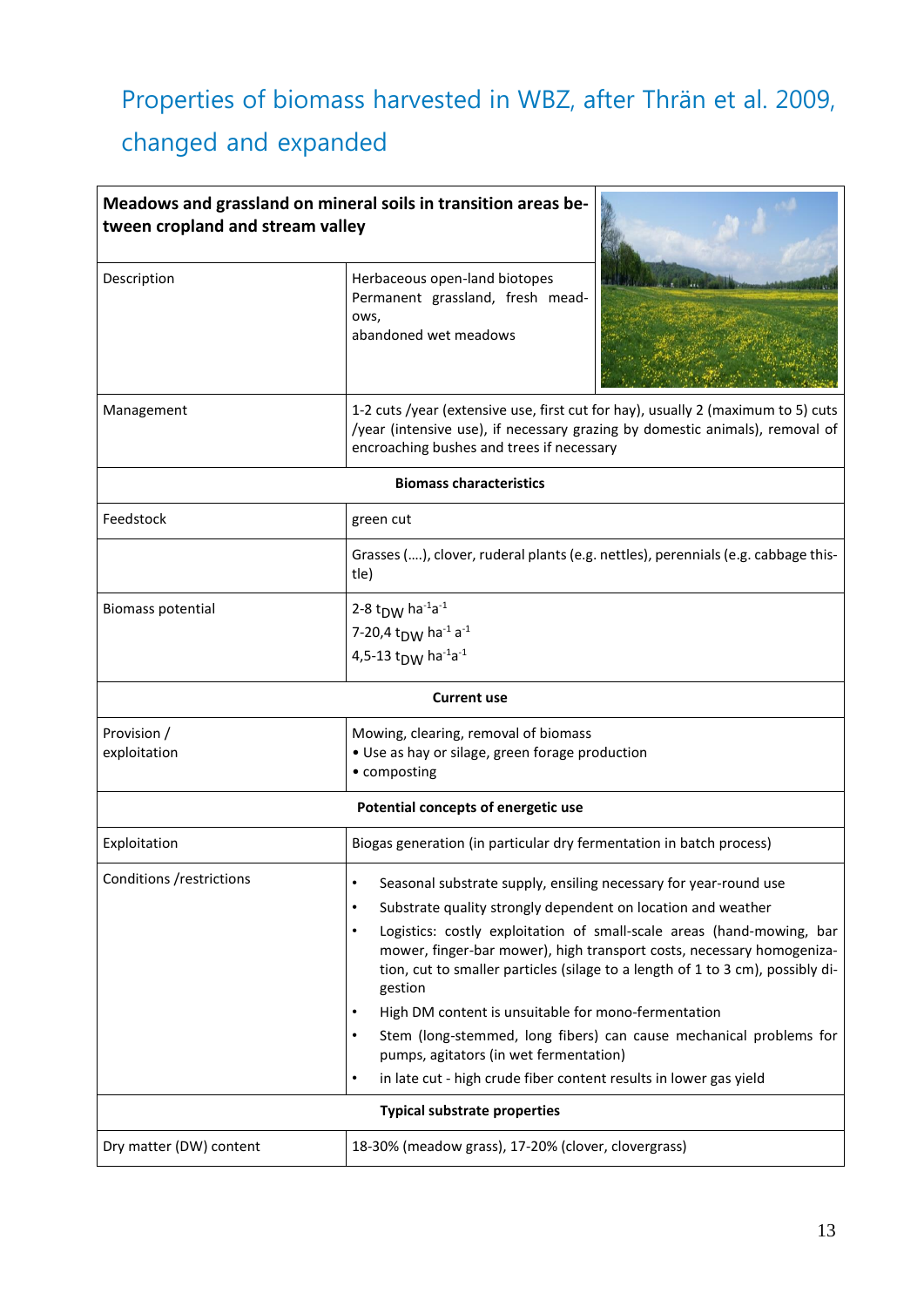| Solids                                                         | Organic dry matter (oDW); Volatile   90-95% in the DW (meadows, clover grass), 80% in the DW (clover)                                                                                                                                                                                                                    |
|----------------------------------------------------------------|--------------------------------------------------------------------------------------------------------------------------------------------------------------------------------------------------------------------------------------------------------------------------------------------------------------------------|
| Methane content [% by volume]                                  | 53-54% (meadow grass), 55% (clover grass), 66% (stinging nettle)                                                                                                                                                                                                                                                         |
| Biogas (methane) yield $[m^3$ t <sub>opw</sub> <sup>-1</sup> ] | 550-570 m <sup>3</sup> t <sup>-1</sup> (meadow grass), 800 m <sup>3</sup> t <sup>-1</sup> (clover), 360 m <sup>3</sup> t <sup>-1</sup> (nettles)<br>methane yield 300-450 $\text{m}^3$ CH <sub>4</sub> t <sup>-1</sup> VS<br>Phleum pratense L. var. erecta 344 - 383 m <sup>3</sup> CH <sub>4</sub> t <sup>-1</sup> VS. |

| Wet meadows                         |                                                                                                                                                                                                                                                                                                              |  |
|-------------------------------------|--------------------------------------------------------------------------------------------------------------------------------------------------------------------------------------------------------------------------------------------------------------------------------------------------------------|--|
| Description                         | Herbaceous open-land habitats, nu-<br>trient-rich, extensive wetlands and<br>wet grasslands                                                                                                                                                                                                                  |  |
| Management                          | 1-2 cuts a <sup>-1</sup> (extensive use), 1 cut late in the year (purple moor-grass Molinia<br>caerulea), grazing (cattle), removal of encroaching bushes and trees if neces-<br>sary                                                                                                                        |  |
|                                     | <b>Biomass characteristics</b>                                                                                                                                                                                                                                                                               |  |
| Feedstock                           | green cut                                                                                                                                                                                                                                                                                                    |  |
|                                     | Grasses, herbs, with high share of rush Juncaceae and sedges Cyperaceae                                                                                                                                                                                                                                      |  |
| <b>Biomass potential</b>            | 20-25 t $_{DW}$ ha <sup>-1</sup> a <sup>-1</sup> (2-cut, wet meadow)<br>4-7 t $_{DW}$ ha <sup>-1</sup> a <sup>-1</sup> (1-cut, wet meadow)<br>1,5-3 (bis 4) t <sub>DW</sub> ha <sup>-1</sup> a <sup>-1</sup> (1-cut, Molinietum caeruleae)<br>4-9 t $_{DW}$ ha <sup>-1</sup> a <sup>-1</sup> (fresh meadows) |  |
|                                     | <b>Current use</b>                                                                                                                                                                                                                                                                                           |  |
| Provision / exploitation            | • Biomass extraction necessary to maintain nature conservation function<br>• Mowing, swathing, clearing, removal of biomass<br>• extensively used for litter meadows, pasture feed                                                                                                                           |  |
| Potential concepts of energetic use |                                                                                                                                                                                                                                                                                                              |  |
| Exploitation                        | Biogas generation (in particular dry fermentation in batch process)                                                                                                                                                                                                                                          |  |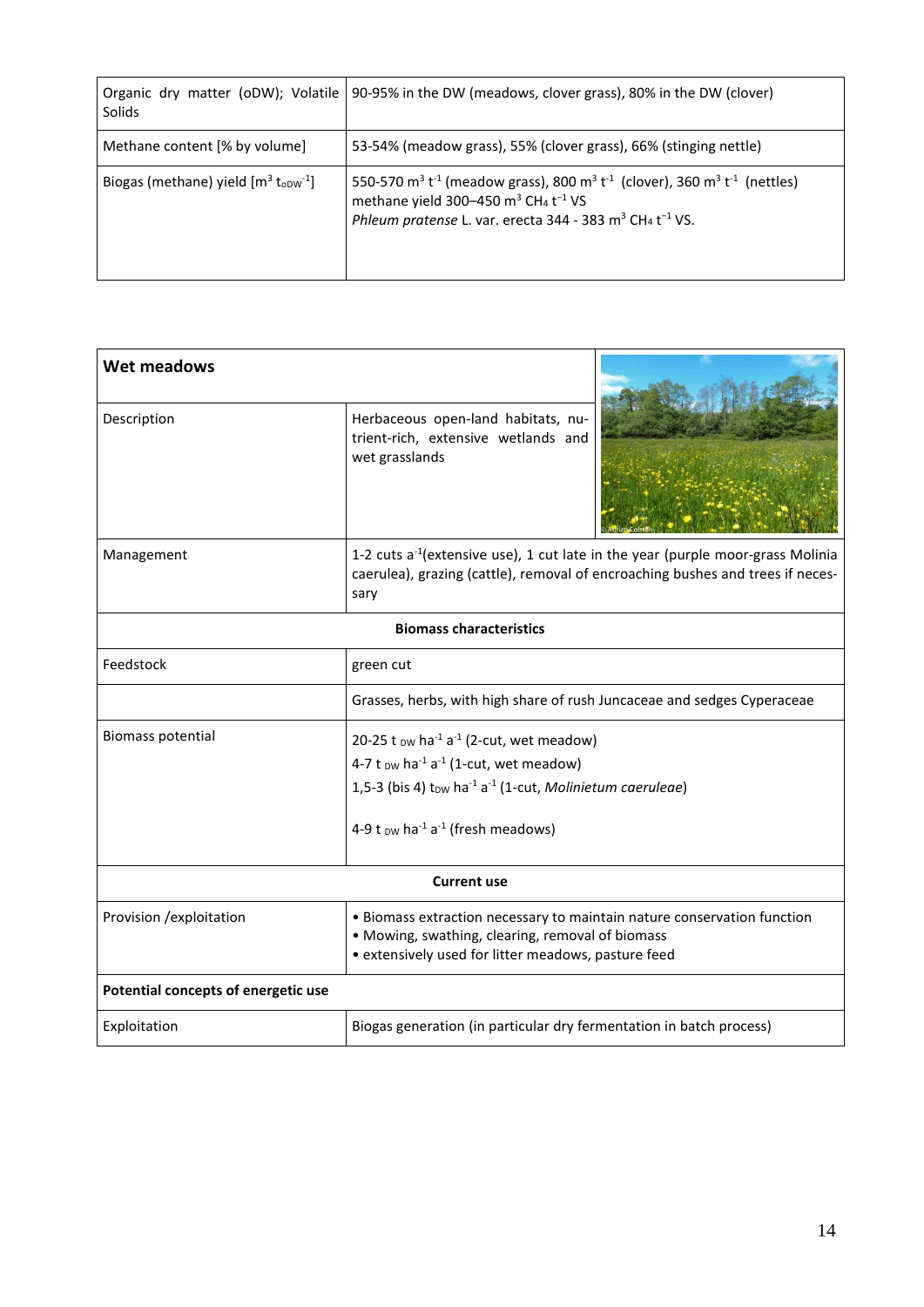| Conditions /restrictions                                       | Seasonal substrate supply, ensiling necessary for year-round use<br>$\bullet$                                                                                                                                                                            |  |
|----------------------------------------------------------------|----------------------------------------------------------------------------------------------------------------------------------------------------------------------------------------------------------------------------------------------------------|--|
|                                                                | Substrate quality strongly dependent on location and weather<br>$\bullet$                                                                                                                                                                                |  |
|                                                                | Logistics: costly exploitation of small-scale areas (hand-mowing, bar<br>$\bullet$<br>mower, finger-bar mower), high transport costs, necessary homogeniza-<br>tion, cut to smaller particles (silage to a length of 1 to 3 cm), possibly di-<br>gestion |  |
|                                                                | High DW content is unsuitable for mono-fermentation<br>$\bullet$                                                                                                                                                                                         |  |
|                                                                | Stem (long-stemmed, long fibers) can cause mechanical problems for<br>$\bullet$<br>pumps, agitators (in wet fermentation)                                                                                                                                |  |
|                                                                | in late cut- high crude fiber content results in lower gas yield<br>$\bullet$                                                                                                                                                                            |  |
| <b>Typical substrate properties</b>                            |                                                                                                                                                                                                                                                          |  |
| Dry matter (DM)                                                | 18-30% (meadow grass), 17-20% (clover, clovergrass)<br>13-24% (crop, fresh), 75% (crop, dry)                                                                                                                                                             |  |
| Volatile Solids; organic<br>dry matter (oDW; % of DW)          | 90-95%                                                                                                                                                                                                                                                   |  |
| Methane content [% by volume]                                  | 55-57% (maximum fluctuation range 42-79%), 84% (hay)                                                                                                                                                                                                     |  |
| Biogas (methane) yield $[m^3$ t <sub>opw</sub> <sup>-1</sup> ] | biogas 80-150 m <sup>3</sup> t <sup>-1</sup> (mx up to 730 m <sup>3</sup> t <sup>-1</sup> )                                                                                                                                                              |  |
|                                                                | methane yield 300–450 $\text{m}^3$ CH <sub>4</sub> t <sup>-1</sup> VS                                                                                                                                                                                    |  |
|                                                                | Phleum pratense L. var. erecta 344 - 383 m <sup>3</sup> CH <sub>4</sub> t <sup>-1</sup> VS).                                                                                                                                                             |  |
|                                                                |                                                                                                                                                                                                                                                          |  |

| <b>Reeds (Phragmition)</b> |                                                                                                               |                                                                              |
|----------------------------|---------------------------------------------------------------------------------------------------------------|------------------------------------------------------------------------------|
| Description                | reed beds Phragmition in floodplains,<br>waterlogged depressions, estuaries<br>and stripes along watercourses |                                                                              |
| Management                 | nance measures in protected areas necessary                                                                   | mowing every 2 to 5 years, mosaic winter harvest (extensive use), no mainte- |
|                            | <b>Biomass characteristics</b>                                                                                |                                                                              |
| Feedstock                  | green cut                                                                                                     |                                                                              |
|                            | Typha sp. sweet canary grass Glyceria maxima,                                                                 | Reed Phragmites australis, reed canary grass Phalaris arundinacea, bulrush   |
| Biomass potential          | 5-43 ( $\emptyset$ 10-15) t <sub>DW</sub> ha <sup>-1</sup> a <sup>-1</sup> (reed)                             |                                                                              |
|                            | <b>Current use</b>                                                                                            |                                                                              |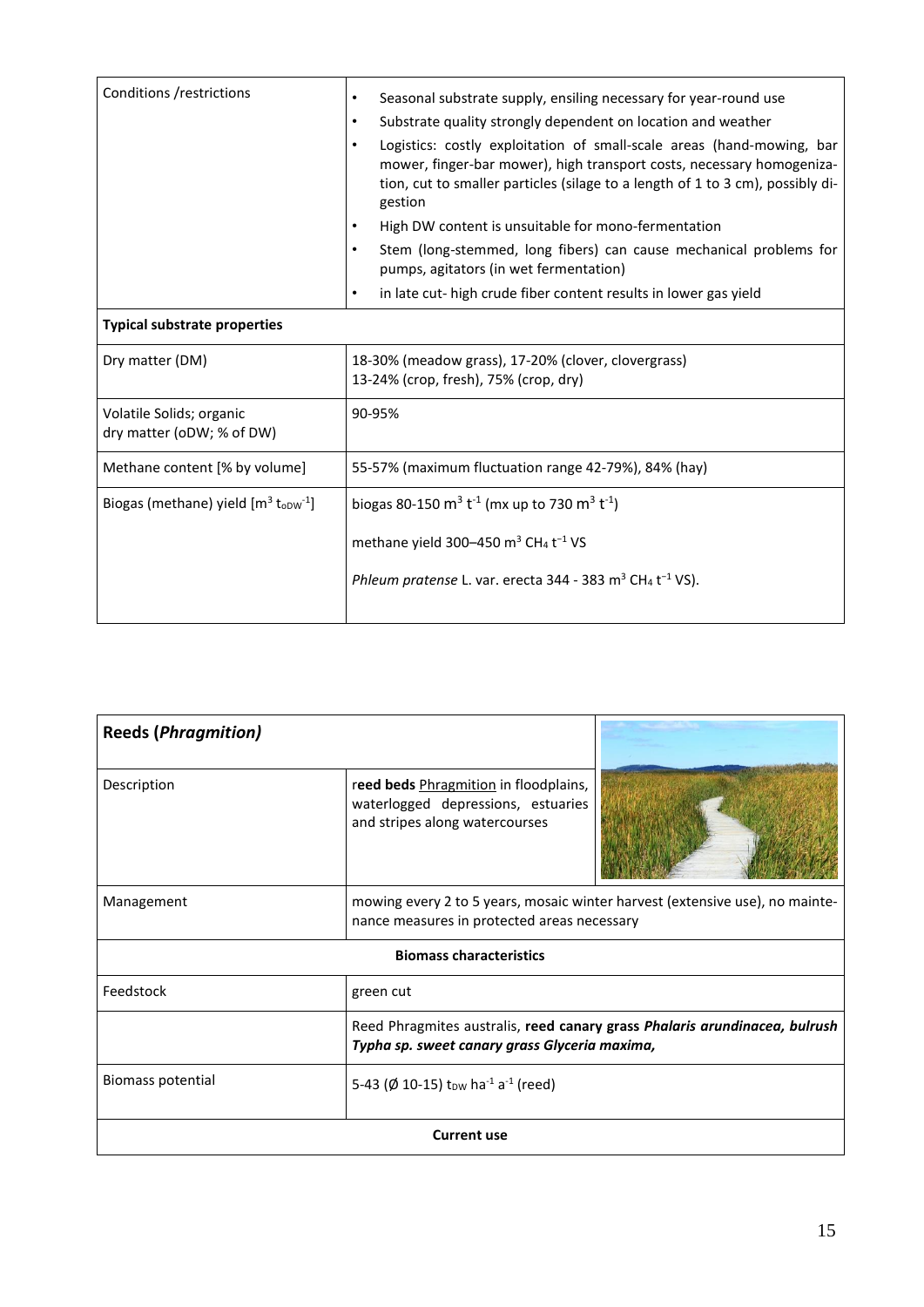| Provision /<br>exploitation                                    | • Phalaris and Glyceria are used for fodder<br>• Reed - production of reed mats (insulation and wind protection, roofing ma-<br>terial; use as an alternative to wood pulp extraction discussed                                                                                                                                                                                                                                                                                                                                                                                                                                                                                 |  |
|----------------------------------------------------------------|---------------------------------------------------------------------------------------------------------------------------------------------------------------------------------------------------------------------------------------------------------------------------------------------------------------------------------------------------------------------------------------------------------------------------------------------------------------------------------------------------------------------------------------------------------------------------------------------------------------------------------------------------------------------------------|--|
|                                                                | Potential concepts of energetic use                                                                                                                                                                                                                                                                                                                                                                                                                                                                                                                                                                                                                                             |  |
| Exploitation                                                   | Biogas generation (in particular dry fermentation in batch process)                                                                                                                                                                                                                                                                                                                                                                                                                                                                                                                                                                                                             |  |
| Conditions /restrictions                                       | Seasonal substrate supply, ensiling necessary for year-round use<br>$\bullet$<br>Substrate quality strongly dependent on location and weather<br>$\bullet$<br>Logistics: costly exploitation of small-scale areas (hand-mowing, bar<br>$\bullet$<br>mower, finger-bar mower), high transport costs, necessary homogeniza-<br>tion, cut to smaller particles (silage to a length of 1 to 3 cm), possibly di-<br>gestion<br>High DM content is unsuitable for mono-fermentation<br>Stem (long-stemmed, long fibers) can cause mechanical problems for<br>pumps, agitators (in wet fermentation)<br>in late cut - high crude fiber content results in lower gas yield<br>$\bullet$ |  |
| <b>Typical substrate properties</b>                            |                                                                                                                                                                                                                                                                                                                                                                                                                                                                                                                                                                                                                                                                                 |  |
| Dry matter (DW)                                                | 18-30% (meadow grass), 17-20% (clover, clovergrass)<br>13-24% (crop, fresh), 75% (crop, dry)                                                                                                                                                                                                                                                                                                                                                                                                                                                                                                                                                                                    |  |
| Volatile Solids; organic<br>dry matter (oDW; % of DW)          | 90-95%                                                                                                                                                                                                                                                                                                                                                                                                                                                                                                                                                                                                                                                                          |  |
| Methane content [% by volume]                                  | 55-57% (maximum fluctuation range 42-79%), 84% (hay)                                                                                                                                                                                                                                                                                                                                                                                                                                                                                                                                                                                                                            |  |
| Biogas (methane) yield $[m^3$ t <sub>oDW</sub> <sup>-1</sup> ] | biogas 80-150 m <sup>3</sup> t <sup>-1</sup> (mx up to 730 m <sup>3</sup> t <sup>-1</sup> )<br>methane yield 300-450 m <sup>3</sup> CH <sub>4</sub> t <sup>-1</sup> VS                                                                                                                                                                                                                                                                                                                                                                                                                                                                                                          |  |

| <b>Sedges (Magnocaricion)</b>  |                                                                                             |                                                                                 |
|--------------------------------|---------------------------------------------------------------------------------------------|---------------------------------------------------------------------------------|
| Description                    | floodplains, waterlogged<br>depres-<br>sions, estuaries and stripes along wa-<br>tercourses |                                                                                 |
| Management                     | ally grazed" (extensive use                                                                 | Cut every 2 to 3 years late in the year (from the end of September), "occasion- |
| <b>Biomass characteristics</b> |                                                                                             |                                                                                 |
| Feedstock                      | green cut                                                                                   |                                                                                 |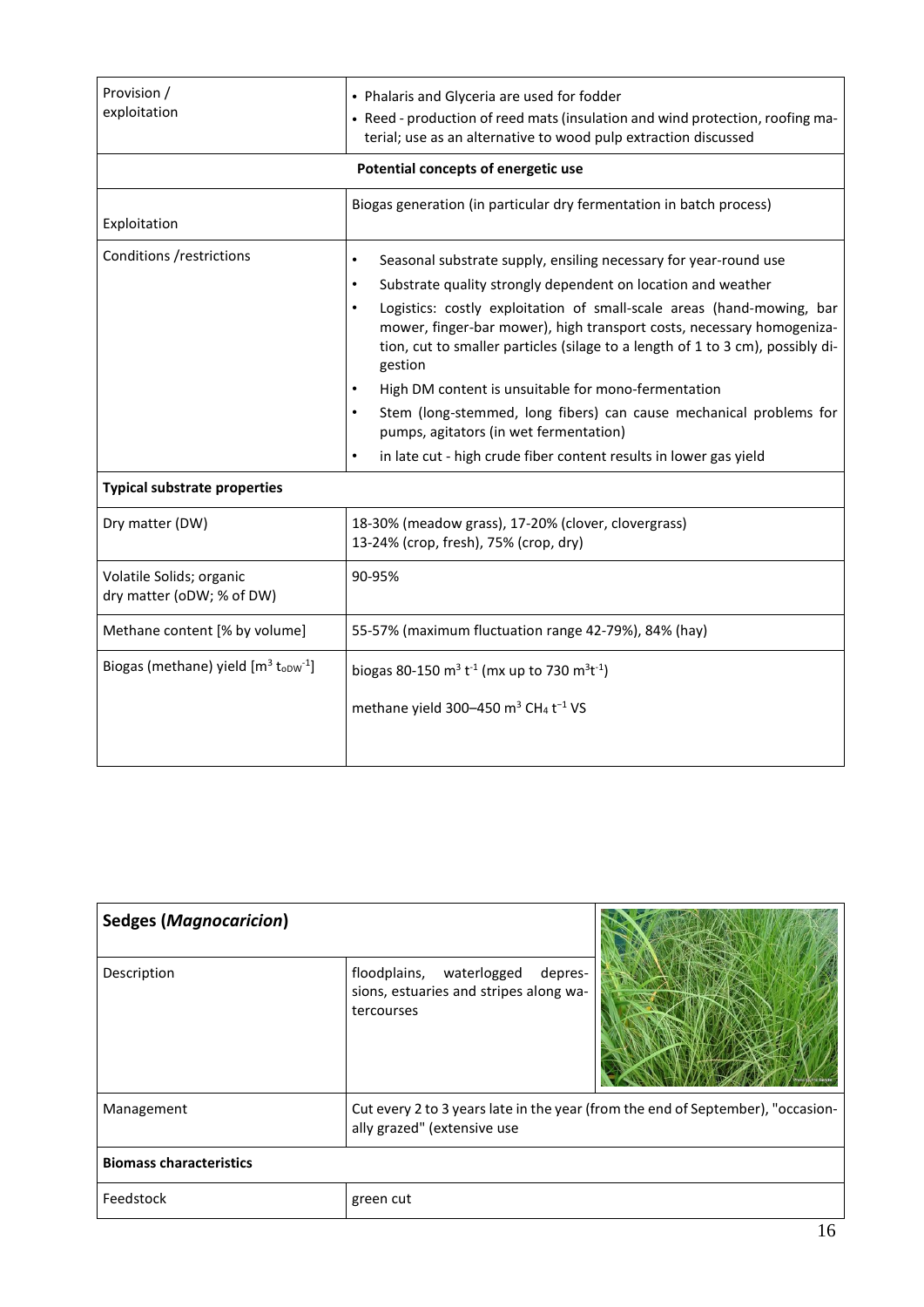|                                                                | Sedges, rushes, mosses, wool grasses                                                                                                                                                                                                        |
|----------------------------------------------------------------|---------------------------------------------------------------------------------------------------------------------------------------------------------------------------------------------------------------------------------------------|
| <b>Biomass potential</b>                                       | 1-2 (up to 2,5) $t_{DW}$ ha <sup>-1</sup> a <sup>-1</sup>                                                                                                                                                                                   |
|                                                                | 9-14,3 $t_{rw}$ ha <sup>-1</sup> a <sup>-1</sup>                                                                                                                                                                                            |
|                                                                | 3-9,9 t <sub>pw</sub> ha <sup>-1</sup> a <sup>-1</sup>                                                                                                                                                                                      |
|                                                                |                                                                                                                                                                                                                                             |
| Current use                                                    |                                                                                                                                                                                                                                             |
| Provision /                                                    | • Biomass extraction necessary to maintain nature conservation function                                                                                                                                                                     |
| exploitation                                                   | • clearing of shrubbery, grazing, extensive use of hay                                                                                                                                                                                      |
|                                                                | • Mowing, swathing, turning, clearing, removal of biomass                                                                                                                                                                                   |
|                                                                | • Composting                                                                                                                                                                                                                                |
| Potential concepts of energetic use                            |                                                                                                                                                                                                                                             |
| Exploitation                                                   | Biogas generation (in particular dry fermentation in batch process)                                                                                                                                                                         |
| Conditions /                                                   | Seasonal substrate supply, ensiling necessary for year-round use<br>$\bullet$                                                                                                                                                               |
| restrictions                                                   | Substrate quality strongly dependent on location and weather<br>$\bullet$                                                                                                                                                                   |
|                                                                | Logistics: costly exploitation of small-scale areas (hand-mowing, bar<br>mower, finger-bar mower), high transport costs, necessary homogeniza-<br>tion, cut to smaller particles (silage to a length of 1 to 3 cm), possibly di-<br>gestion |
|                                                                | High DW content is unsuitable for mono-fermentation                                                                                                                                                                                         |
|                                                                | Stem (long-stemmed, long fibers) can cause mechanical problems for<br>pumps, agitators (in wet fermentation)                                                                                                                                |
|                                                                | in late cut: high crude fiber content results in lower gas yield<br>$\bullet$                                                                                                                                                               |
| <b>Typical substrate properties</b>                            |                                                                                                                                                                                                                                             |
| Dry matter (DW)                                                | 30-37 % (Mähgut, Segge)                                                                                                                                                                                                                     |
| Volatile Solids; organic<br>dry matter (oDW; % of DW)          | 90-95%                                                                                                                                                                                                                                      |
| Methane content [% by volume]                                  | $^{\sim}50\%$                                                                                                                                                                                                                               |
| Biogas (methane) yield $[m^3$ t <sub>oDW</sub> <sup>-1</sup> ] | biogas 80-150 m <sup>3</sup> /t (max up to 730 m <sup>3</sup> /t)                                                                                                                                                                           |
|                                                                | methane yield<br>300-450 m <sup>3</sup> CH <sub>4</sub> t <sup>-1</sup> VS                                                                                                                                                                  |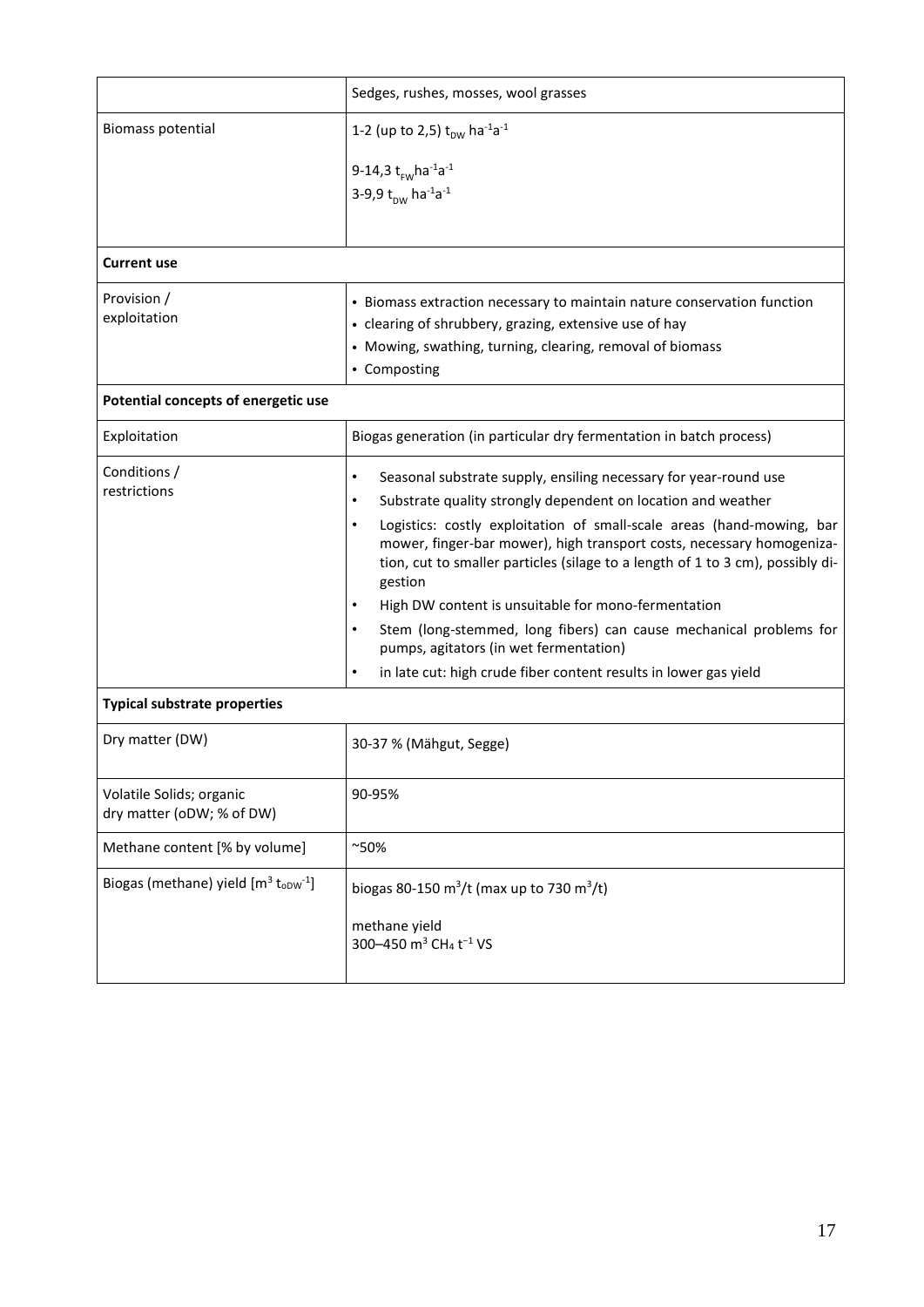# References:

- **1.** Ahlers, J.-G. 2008. Gas aus Gras. Biogas Journal, 2, 46–49.
- **2.** Boscaro, D., Pezzuolo, A., Sartori, L., Marinello, F., Mattioli, A., Bolzonella, D., Grigolato, S. 2018. Evaluation of the energy and greenhouse gases impacts of grass harvested on riverbanks for feeding anaerobic digestion plants. Journal of Cleaner Production 172, 4099-4109.
- **3.** Bout, A. E., Pfau, S. F., van der Krabben, E. Dankbaar, B. 2019. Residual Biomass from Dutch Riverine Areas—From Waste to Ecosystem Service. Sustainability, 11, 509; doi:10.3390/su11020509
- **4.** Buttmann, M. 2011 Klimafreundliche Kohle durch Hydrothermale Karbonisierung von Biomasse, Chemie Ingenieur Technik, 83, No. 11, 1890–1896
- **5.** Dornburg, V., van Vuuren, D., van de Ven, G., Langeveld, H., Meeusen, M., Banse, M., van Oorschot, M., Ros, J., Jan van den Born, G., Aiking, H., Londo, M., Mozaffarian, H., Verweij, P., Lysen, E., Faaij, A., 2010. Bioenergy revisited: key factors in global potentials of bioenergy. Energy Environ. Sci. 3, 258.
- **6.** Gorham, E., 1991, Northern peatlands: Role in the carbon cycle and probable responses to climatic warming, Ecol. Appl., 1, 182–195.
- **7.** Greve, T. 2016. Hydrothermale Carbonisierung von Landschaftspflegematerial. Parameteranalyse und Methodenentwicklung in Richtung einer Prozessmodellierung. Dissertation zur Erlangung des Grades und Titels eines Doktors der Naturwissenschaften. Fakultät für Mathematik und Naturwissenschaften der Carl von Ossietzky Universität Oldenburg
- **8.** Hansson, P.-A., Fredriksson, H. 2004. Use of summer harvested common reed (Phragmites australis) as nutrient source for organic crop production in Sweden. Agriculture, Ecosystems and Environment 102, 365–375.
- **9.** Herrmann, C., A. Prochnow, M. Heiermann, & C. Idler (2014) Biomass from landscape management of grassland used for biogas production: effects of harvest date and silage additives on feedstock quality and methane yield. GRASS & FORAGE SCIENCE 69(4):549-56
- **10.** Köbbing, J.F., Thevs, N., Zerbe, S., 2013/2014. The utilisation of reed (Phragmites australis): a review. Mires and Peat 13, 1-14.
- **11.** McEniry, J., Allen, E., Murphy, J.D., O'Kiely, P. 2014 Grass for biogas production: The impact of silage fermentation characteristics on methane yield in two contrasting biomethane potential test systems. Renewable Energy 63, 524-530
- **12.** Mills, S., 2016. Wetland Conservation Biomassto Bioenergy. End User Report. RSPB- Department of Energy & Climate Change, pp. 116.
- **13.** Pfau, S. F., Hanssen, S.V., Straatsma, M.W.,Koopman, K.R.,Leuven, R.S.E.W., Huijbregts, M.A.J.2019. Life cycle greenhouse gas benefits or burdens of residual biomass from landscape management. Journal of Cleaner Production, 220, Pages 698-706